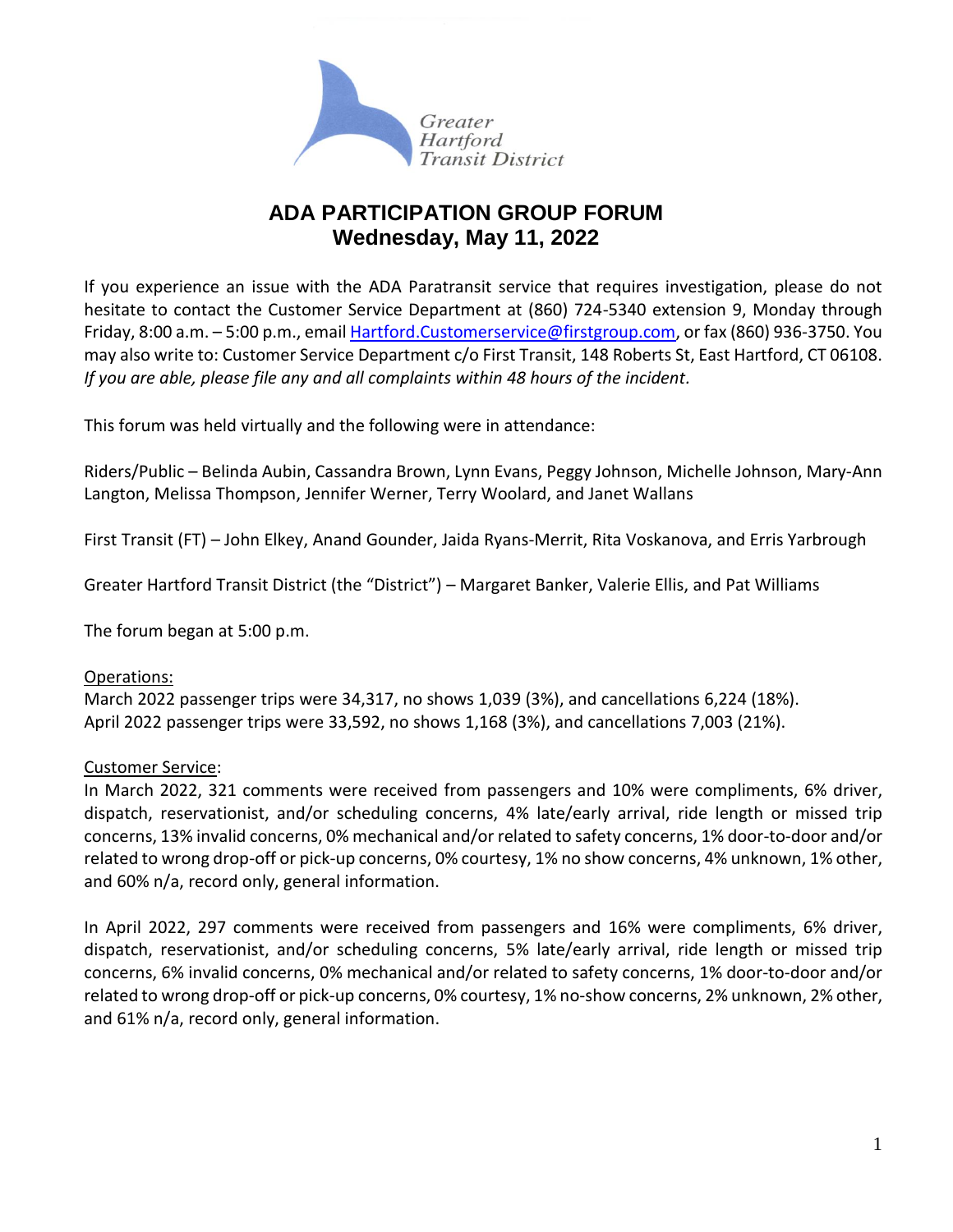# Staff Comments:

Mr. Gounder informed the group there has been an increase of trips provided which may be attributed to the free fares on public transit. It is also important to note that passengers are receiving automated interactive voice response (IVR) calls as reminder regarding no show/late cancellation policies. If passengers are concerned or have questions about the IVR messages they should contact Customer Service department. It was also mentioned that passengers should notify reservationists of any changes to address or telephone numbers. The call center peak times are from 8-10 a.m. and from 2-5 p.m. In addition, masks are strongly recommended to be worn on vehicles. Mr. Gounder noted that all drivers, reservations, and dispatch issues brought up at the forum are reviewed and discussed at staff meetings.

Ms. Ellis discussed the items noted in the Spring 2022 newsletter. The newsletter was passed out on the vehicles and is available on the District website. Passengers can also call (860) 247-5329 x3086 to request a hard copy which will be mailed to them.

Ms. Banker discussed how ADA Paratransit is moving ahead with online reservation/Pass-Web. She will accept names of passengers who would like to volunteer for this program.

## Participant Comments

## Lynn Davis

She would like to volunteer for online booking. Drivers are arriving late especially the new drivers. She asked why all drivers aren't wearing their masks and mentioned that there are too many passengers on the van. For safety reasons, she asked if drivers could keep their doors closed.

#### Staff Response

First Transit took note of Ms. Davis concerns and the concerns will be discussed at the next driver meeting.

## Belinda Aubin

She would like to volunteer for online booking. Drivers are: arriving late, not providing door-to-door service, leaving their vehicle door open, and taking off their mask while driving. She commended driver Steve for always doing a great job. She heard the free charge has been extended to December 1, 2022.

#### Staff Response

Mr. Gounder let passengers know drivers are required to wear their mask and door-to-door service is mandatory. ADA will continue to strive to make sure measures are put in place to provide on-time performance. Driver Steve will be recognized for a job well done.

#### Cassandra Brown

Ms. Brown asked when booking online will be available to receive confirmation of her trips.

#### Staff Response

Ms. Banker noted she will be able to see her trips online in addition to trips that may have been booked with a reservationist.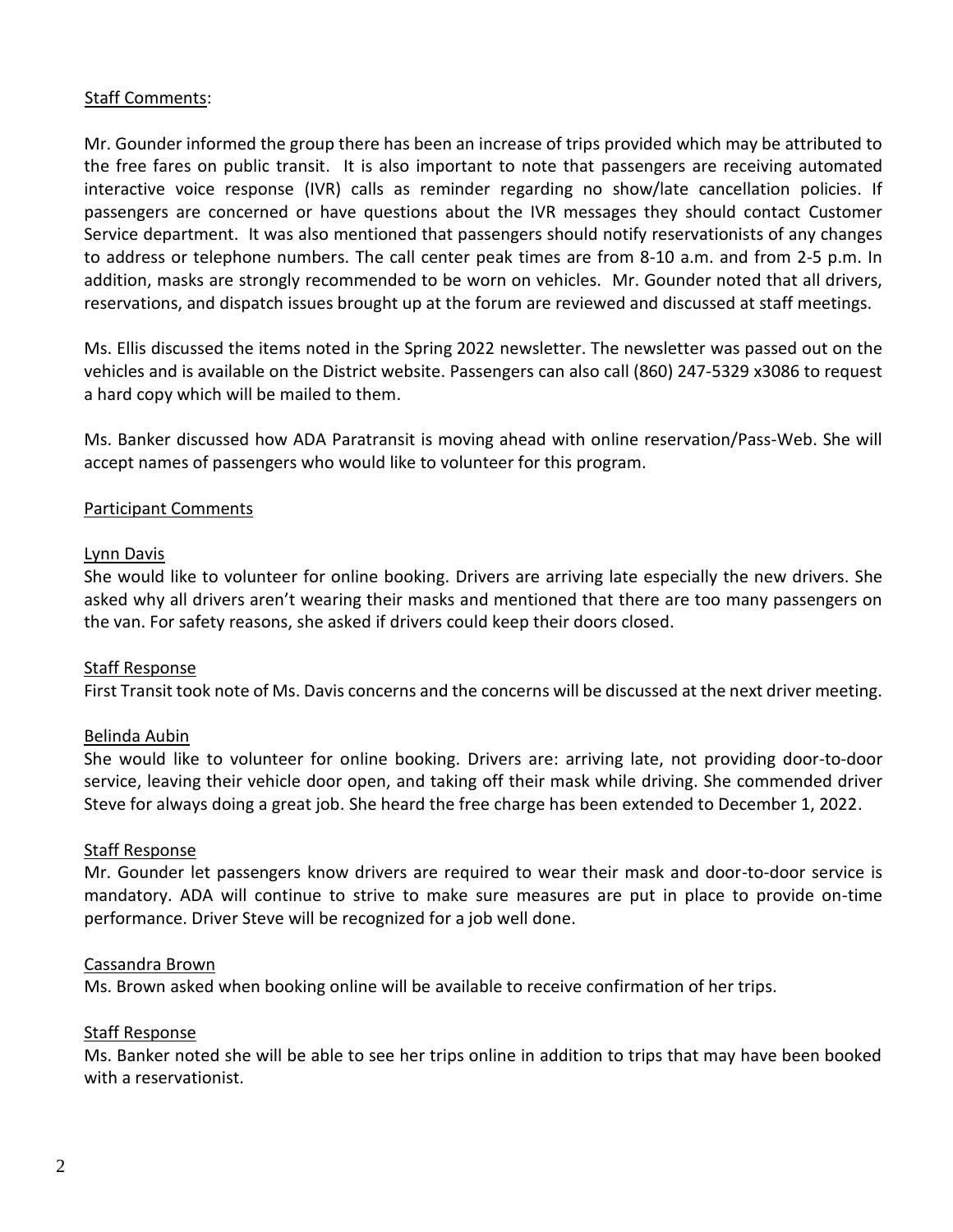# Melissa Thompson

She would like to volunteer to try out online booking. Is this system accessible? She stated passengers should be more respectful towards drivers. She has concerns with the vehicle door being closed when the driver is not on the vehicle.

### Staff Response

Ms. Banker stated the program is accessible for people with visual disabilities. First Transit staff noted that the vehicle door matter will be discussed at the next driver meeting.

### Jennifer Werner

She would like to volunteer for online booking. Drivers are arriving late to pick her up. Trips are not scheduled efficiently.

## Staff Response

First Transit staff stated that the scheduling system is programmed to generate the most efficient routing of trips; however, drivers are encouraged (with approval by dispatch) to rearrange trips when deemed necessary.

## Peggy and Michelle Johnson

Michelle would like to be a volunteer to try online booking. Michelle also gave praise to driver Steve. Peggy asked how would you cancel the online booking and how would you receive a refund if you cancel your trip?

#### Staff Response

Ms. Banker explained if you cancel your trips two hours or more in advance, it can be done online. Passengers trying to cancel less than two hours ahead of time will have to call dispatch. Passengers will not be charged for trips they did not take which includes trips cancelled.

## Chamicka Leak

Reservationists are polite and respectful.

#### Janet Wallans

Ms. Wallans stated that drivers are leaving the door open when they exit the vehicle. She does not like the IVR automated calls.

#### Staff Response

Ms. Banker informed the group that the language on these types of calls is being reviewed. Since the inception of the free rides there has been an increase in no shows, late cancels and/or no call which can create late trips for other riders.

The next forum will be on July 13, 2022.